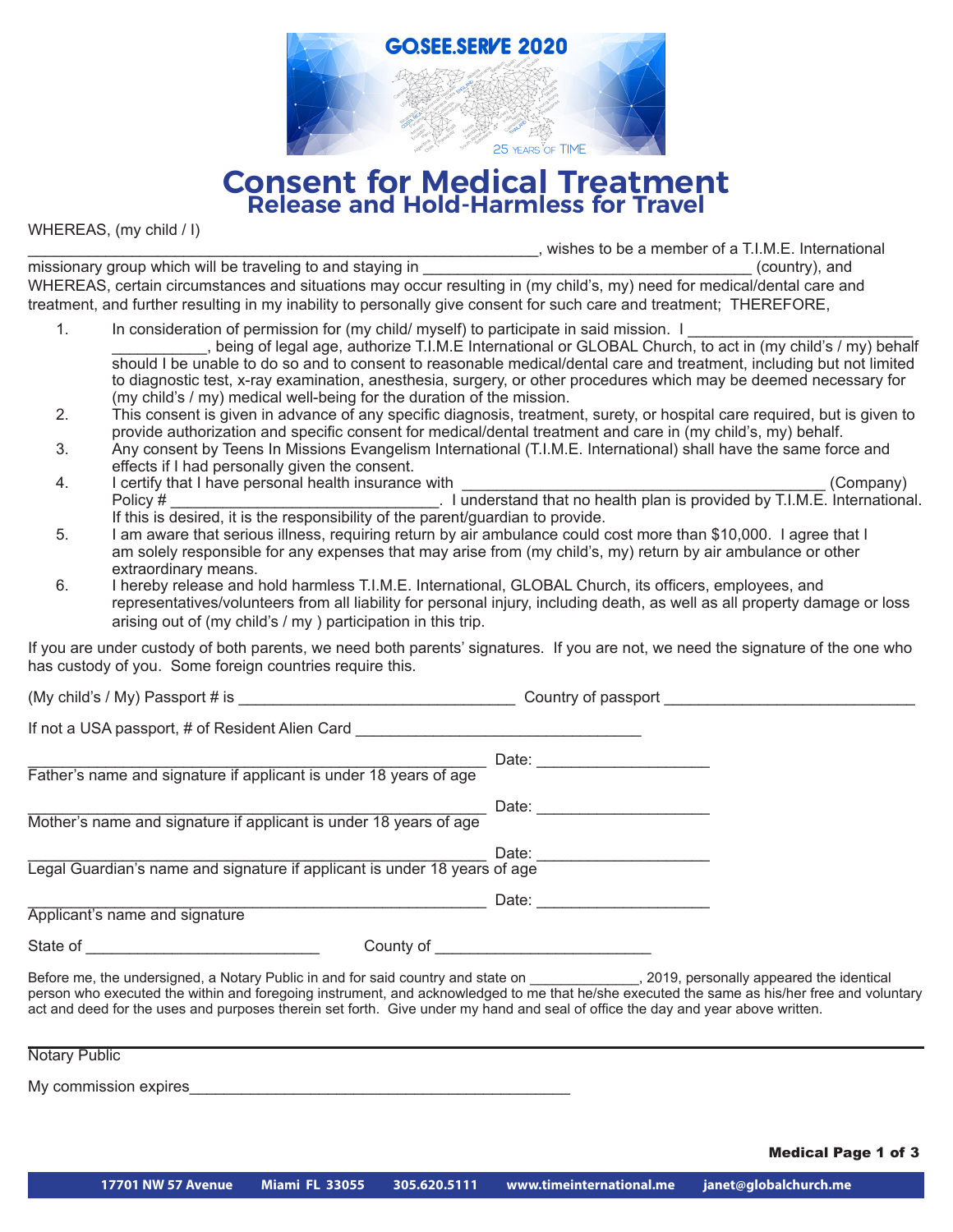# **Medical Info. & Checklist**

|  |                                                                                     | Social Security #                                |                                         |  |  |
|--|-------------------------------------------------------------------------------------|--------------------------------------------------|-----------------------------------------|--|--|
|  |                                                                                     |                                                  |                                         |  |  |
|  |                                                                                     |                                                  |                                         |  |  |
|  |                                                                                     |                                                  |                                         |  |  |
|  |                                                                                     |                                                  |                                         |  |  |
|  | Sex: Male Female Weight Meight Height Meight Network                                |                                                  |                                         |  |  |
|  |                                                                                     |                                                  |                                         |  |  |
|  | Policy # $\sqrt{ }$                                                                 | If no medical insurance, please check here _____ |                                         |  |  |
|  |                                                                                     |                                                  | (Not Required for going on a TIME Trip) |  |  |
|  | In Case of emergency contact:                                                       |                                                  |                                         |  |  |
|  |                                                                                     |                                                  |                                         |  |  |
|  |                                                                                     |                                                  |                                         |  |  |
|  | <b>Last Tetanus Shot</b> ________________________(Current Tetanus shot is required) |                                                  |                                         |  |  |

## **SECTION A:**

 $\qquad \qquad$  T.I.M.E.

**ALL OF THE FOLLOWING QUESTIONS MUST BE ANSWERED. ANY MISREPRESENTATION WILL VOID YOUR ACCEPTANCE**

| Yes | No. |                                                                                                                      |
|-----|-----|----------------------------------------------------------------------------------------------------------------------|
|     |     | Asthma, chronic wheezing, or other respiratory problem                                                               |
|     |     | Any skin disease other than acne                                                                                     |
|     |     | Persistent, recurrent indigestion, stomach ulcers                                                                    |
|     |     | Intestinal or bowel problems, colitis, diverticulitis, hemorrhoids,<br>or any other rectal problems or bleeding, IBS |
|     |     | Diabetes or hypoglycemia (low blood sugar)                                                                           |
|     |     | Mental health counseling or psychiatric treatment                                                                    |
|     |     | Fainting spells, dizziness, convulsions, epilepsy or seizure disorder                                                |
|     |     | High blood pressure, heart murmurs or other cardiac problems                                                         |
|     |     | Severe headaches or migraines (Prescription Medication __ / Over the Counter Medication __ )                         |
|     |     | Anemia or any other blood disorder including Hymophilia or HIV                                                       |
|     |     | Severe allergic reaction to either food, medicine, bee stings,<br>or any other insect bite or sting                  |
|     |     | Any other disease, problem, or disability not listed above<br>(explain)                                              |

#### **IF YOU HAVE ANSWERED YES TO ANY OF THESE PLEASE PROVIDE MORE DETAILS:**

Medical Page 2 of 3

**\_\_\_\_\_\_\_\_\_\_\_\_\_\_\_\_\_\_\_\_\_\_\_\_\_\_\_\_\_\_\_\_\_\_\_\_\_\_\_\_\_\_\_\_\_\_\_\_\_\_\_\_\_\_\_\_\_\_\_\_\_\_\_\_\_\_\_\_\_\_\_\_\_\_\_\_\_\_\_\_\_\_\_\_\_\_\_\_\_\_\_\_\_\_\_\_\_\_\_\_\_\_\_\_\_**